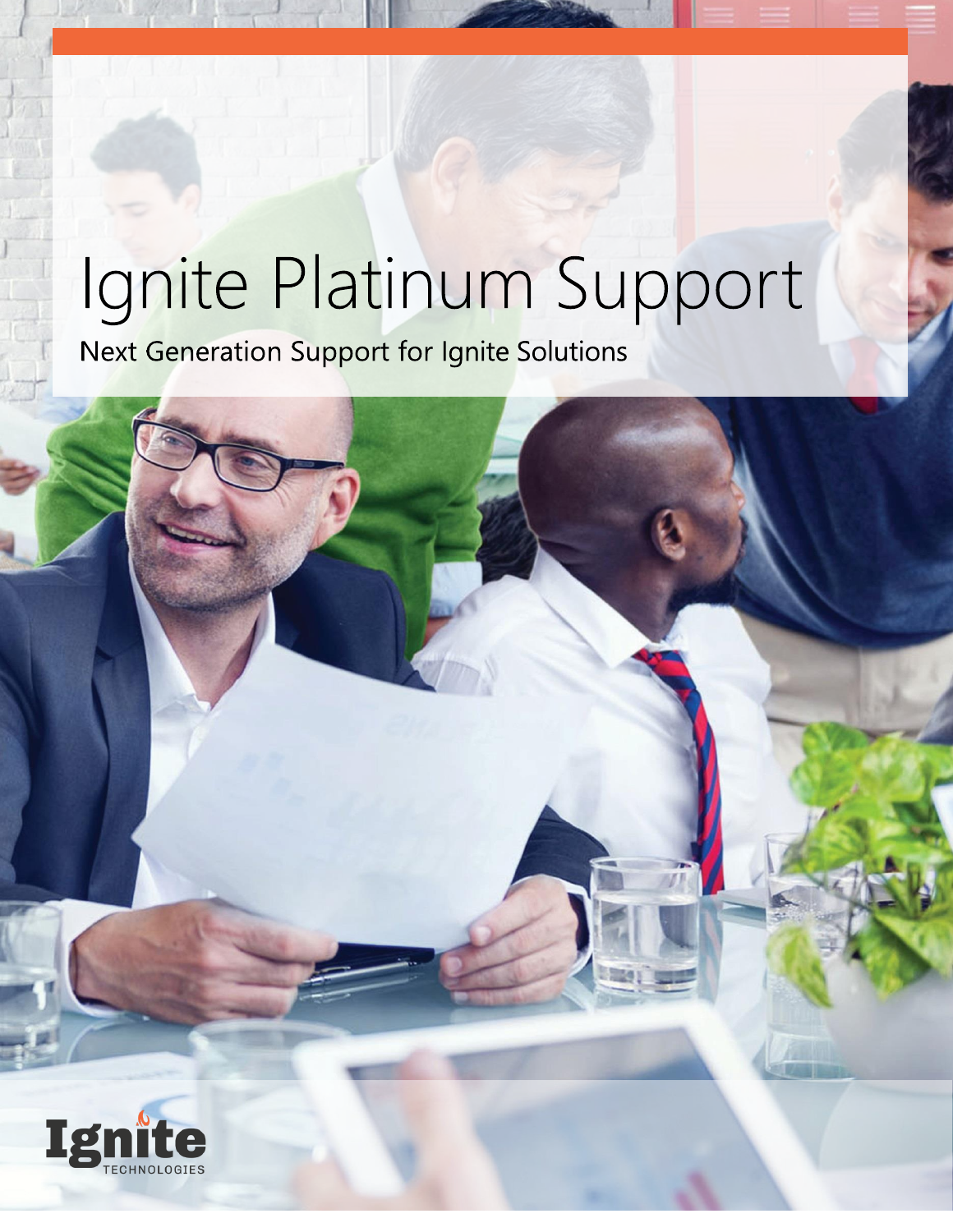

Ignite Platinum Support is designed for customers who are looking to get the most mileage out of their Ignite Solution. It is concierge level service combined with a product experience that is otherwise typically available through more expensive professional services.

## Ignite Platinum. Preventive, Personal and AlwaysOn.



**Platinum Experience Manager:** A Platinum Experience Manager (PEM) is a designated support leader who ensures support works well for you, providing status reports, managing escalations, and proactively alerting you to expected issues around which support plans can be implemented. Your PEM ensures that our support fully meets your needs.



**Managed Upgrades:** Save countless hours in test and troubleshooting by allowing our team of experts to assist you in your upgrade. Our rigorous process will take the headache out, allowing you to enjoy the benefits of the latest releases - without the pain to make them happen.



**Solution Health Check:** Maximize your investment by allowing Ignite to analyze the quality and effectiveness of your software

implementation. Ensure your software is optimized with best practices provided through a process review that concludes with Ignite's expert recommendations.

**OnDemand Training: Just-in-time training to help** maximize your overall impact. Easily inductnew hires which means they spend less timetraining and more time producing. Get unlimited access to our onDemand training videos –and Platinum customers participate in the prioritization of future training topics.



**Always On Service:** VIP Treatment with highest level priority on all feature and support requests including local Platinum Hotline.

## Serious Savings for the Long Haul.

We offer the unique ability to lock in your maintenance and support pricing with no annual price increases for one, three or five years.